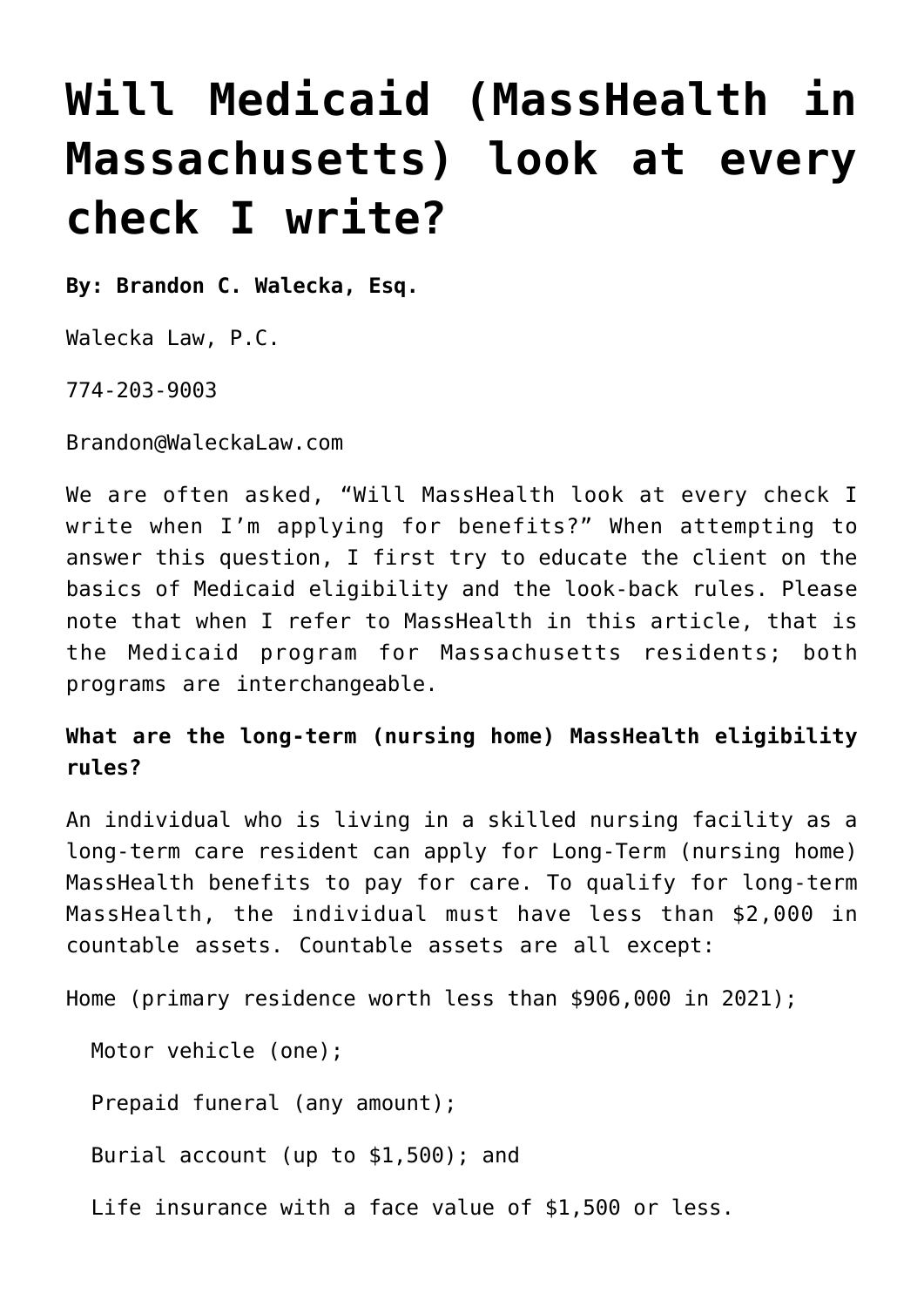If the applicant is married, MassHealth considers the assets of both spouses. The community spouse is currently allowed to keep all of the first \$130,380 in countable assets (in 2021). This amount changes almost every year. If there are excess assets, I work with clients to appropriately spend down within the rules. There are several simple and complex spend down strategies available. Seek the advice of a qualified elder law attorney to discuss these options.

Regarding income, once approved, the applicant must pay to the nursing home each month an amount known as the "patient paid amount" or "PPA". The PPA is equal to the applicant's gross income, less:

\$72.80 for personal needs (in 2021);

Any amount paid for health insurance. For example: the Medicare part B \$148.50 premium (in 2021) taken from the social security check and/or the amount paid by the applicant for a Medicare supplemental plan such as Blue Cross/Blue Shield Medex Bronze; and

Any amount the community spouse (the spouse who lives at home) is allowed to keep to meet the Minimum Monthly Maintenance Needs Allowance (MMMNA). The MMMNA is a minimum amount of income the state believes a community spouse needs to live independently in the community. The MMMNA is currently \$2,155 (in 2021). This amount changes each year.

If the applicant is married, the community spouse is allowed to keep all of his or her own income. If the community spouse's income is lower than the MMMNA, then the community spouse is allowed to keep some of the applicant's income. The amount of the applicant's income that the community spouse can keep is the difference between the MMMNA and the community spouse's income. Additionally, if the community spouse has high household expenses the community spouse may also be able to keep additional income and/or assets to support themselves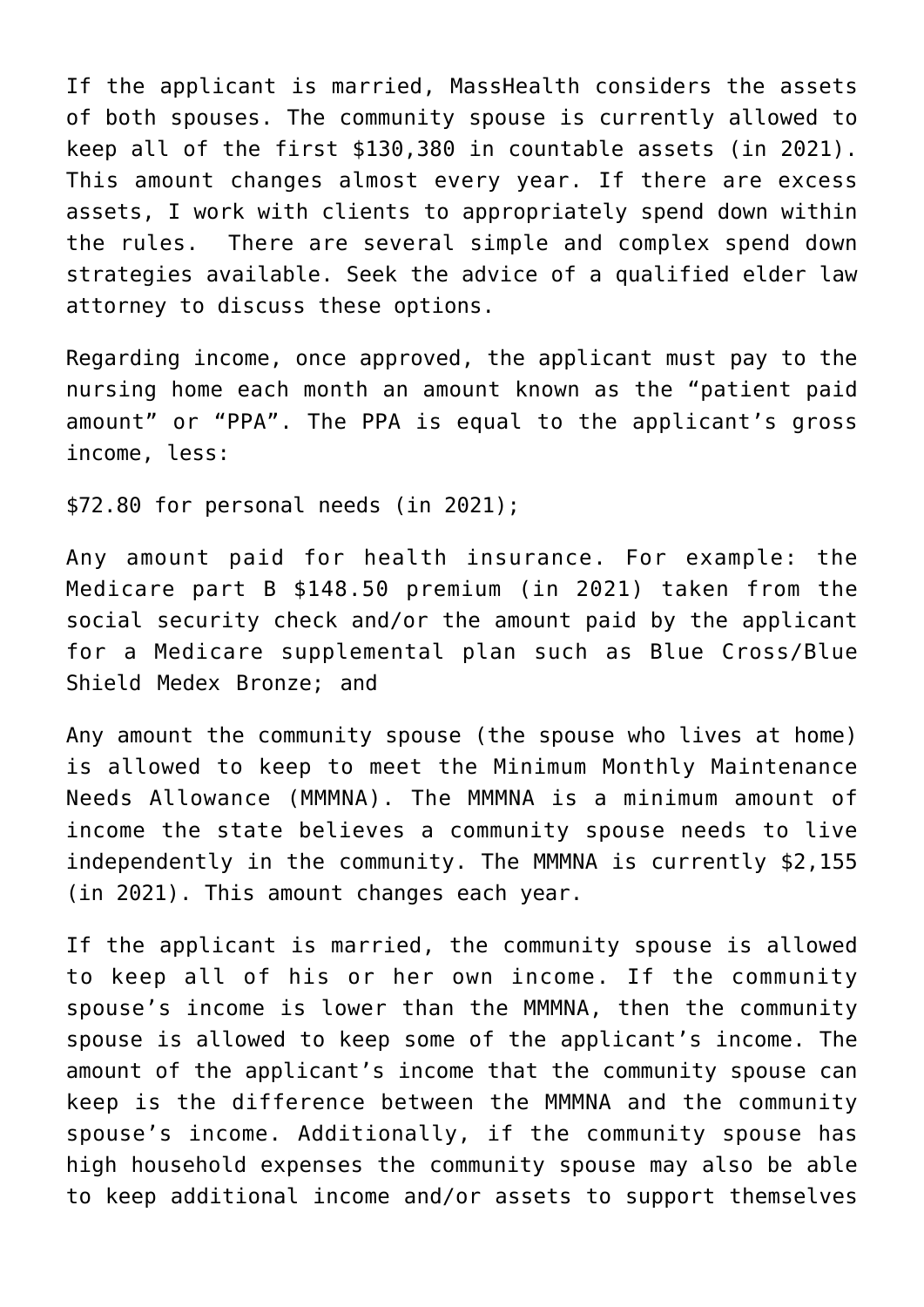under certain circumstances.

## **What is a penalty period for (nursing home) MassHealth eligibility?**

In my experience, the average cost of long-term care in a nursing home setting is about \$12 to \$14,000 a month or \$144,000 to \$168,000 per year. As you can see, this is expensive and may deplete one's assets quickly. To avoid this cost, many individuals and their families look to qualify for MassHealth to avoid these costs. Generally, to qualify for long-term (nursing home) MassHealth, an individual may only have \$2,000 in countable assets (as described above). To reach \$2,000 in assets, an individual may not give away (gift) their assets (with limited exceptions). The Commonwealth imposes a penalty for each dollar you give away during the five years before you apply for MassHealth to pay for nursing home care. A penalty period is a period during which MassHealth will not pay for nursing home care because the MassHealth applicant gave something away. The length of the penalty period varies by the value of the gift.

## **Review of Bank Statements**

After learning about the MassHealth eligibility rules, clients sometimes ask, "Well, how will they even know I gave something away?" To determine whether an individual is eligible for MassHealth, MassHealth scrutinizes every bank transaction you have made in the last five years. When an individual applies for long-term (nursing home) MassHealth, they submit five years' worth of bank transactions for all accounts the individual holds. Typically, MassHealth asks for an explanation of all deposits and withdrawals over \$1,500. Did you write a check to your son for your share of a vacation he put on his credit card? Did you transfer a large sum of money from one account to another? These are the types of transactions that MassHealth will ask about and you will need to provide an explanation. This does not mean that you cannot